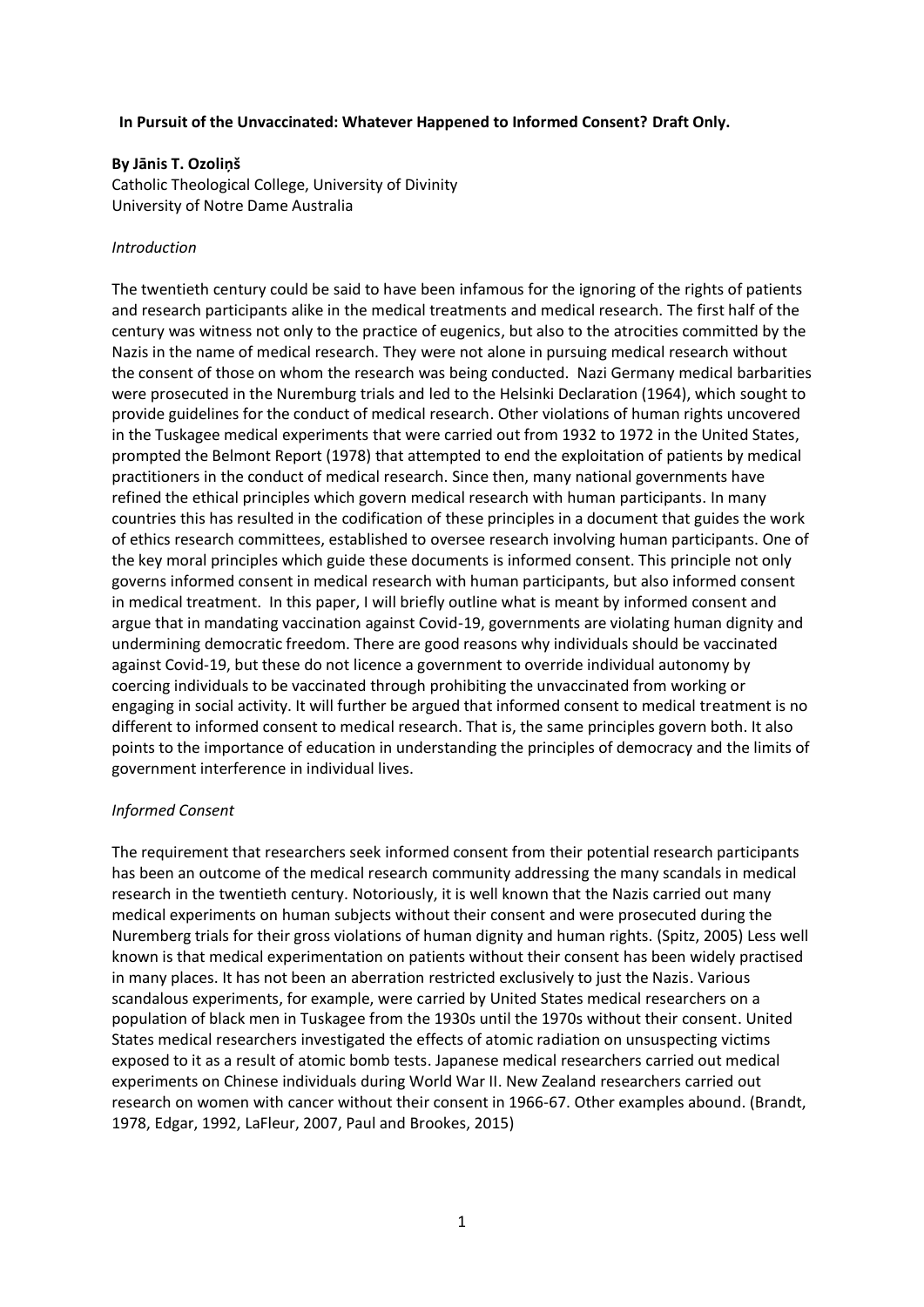The issue of informed consent has arisen once more during the present Covid pandemic, in particular, in relation to the coercion of the unvaccinated by governments in order to increase vaccination rates. While generally informed consent is associated with consent to participate in medical research, it is not restricted to medical research. Researchers in every other discipline in which research is carried out with human participants are expected to seek informed consent from potential research participants. In Education, for example, researchers working with children are expected to not only obtain consent from parents or guardians, but to also elicit the agreement of the children themselves. Many countries, such as Australia, regulate the conduct of research with human participants. (National Health and Medical Research Council, 2007) In addition, medical patients undergoing medical treatment are asked to provide their informed consent for those medical procedures. The guidelines for what is expected of medical doctors are outlined in *Good Medical Practice: Code of Conduct for Doctors in Australia* (Medical Board of Australia, 2020). The document stresses the importance of good, clear, communication by doctors with their patients. Before the Covid pandemic, there was a clear expectation that individuals must be asked to give their consent to medical treatment. Despite climbing vaccination rates in Australia and an expectation that at least 90% of adults will be fully vaccinated, several state jurisdictions are planning to ban unvaccinated individuals from participating in work, normal public, social activities, such as visiting restaurants, pubs, attending sporting events, religious services, theatre and concerts. Staff and students in higher education are expected to be fully vaccinated, otherwise they are prohibited from attending campus, giving or participating in face to face classes. Restrictions on the ability of the unvaccinated to shop for other than groceries and other necessities are also to be introduced. Some politicians have even gone so far as to suggest that unvaccinated people should be refused medical treatment. (Chung, 2021) The inability to work, and so to provide for oneself and one's family is not only heavy-handed, violates a range of basic human rights, but also is ineffectual and unnecessary.

There are several issues that result from the suppression of individual autonomy in relation to the giving of informed consent. Not least of these is the tension between individual liberty and the obligations and responsibilities that are owed by individuals to the society in which they live. In a democracy, it is to be expected that citizens will take an active role in their government at least through the ballot box and through paying their taxes. They are also expected to obey the law. The pandemic, however, is an unusual situation since governments have declared a state of emergency which enables them to impose various emergency measures on the population. These have included lockdowns, restrictions on travel and on normal activities, such as visiting family and friends. It is another matter whether the state of emergency includes the right by governments to compulsorily vaccinate all people. The seeking of informed consent is a recognition that human beings, who are independent, autonomous individuals, need to be asked to give their consent before either participating in research or undergoing any medical treatment. This follows from the respect due to every human being because they are human beings. Bearing in mind the Kantian injunction that we should never treat human beings merely as means, but always as ends in themselves, the following questions arise: 1) Why we need to seek informed consent; 2) What is meant by informed consent; 3) Who needs to give consent and 4) What information should be given to participants.

We seek informed consent because human beings are the kinds of beings who not only have inherent human dignity, but are also rational beings capable of making independent, autonomous decisions about their medical treatment. Respect for the autonomy of human beings is a central concept in modern bioethics and is the reason why we seek informed consent. Given that governments have decided that in the case of vaccination against Covid-19 there are sufficient grounds to compel people to be vaccinated, it can be concluded that the respect for the autonomy of individual human beings is insufficient and dire circumstances justify the overriding of the need for informed consent. This is a somewhat surprising conclusion, given that Western liberal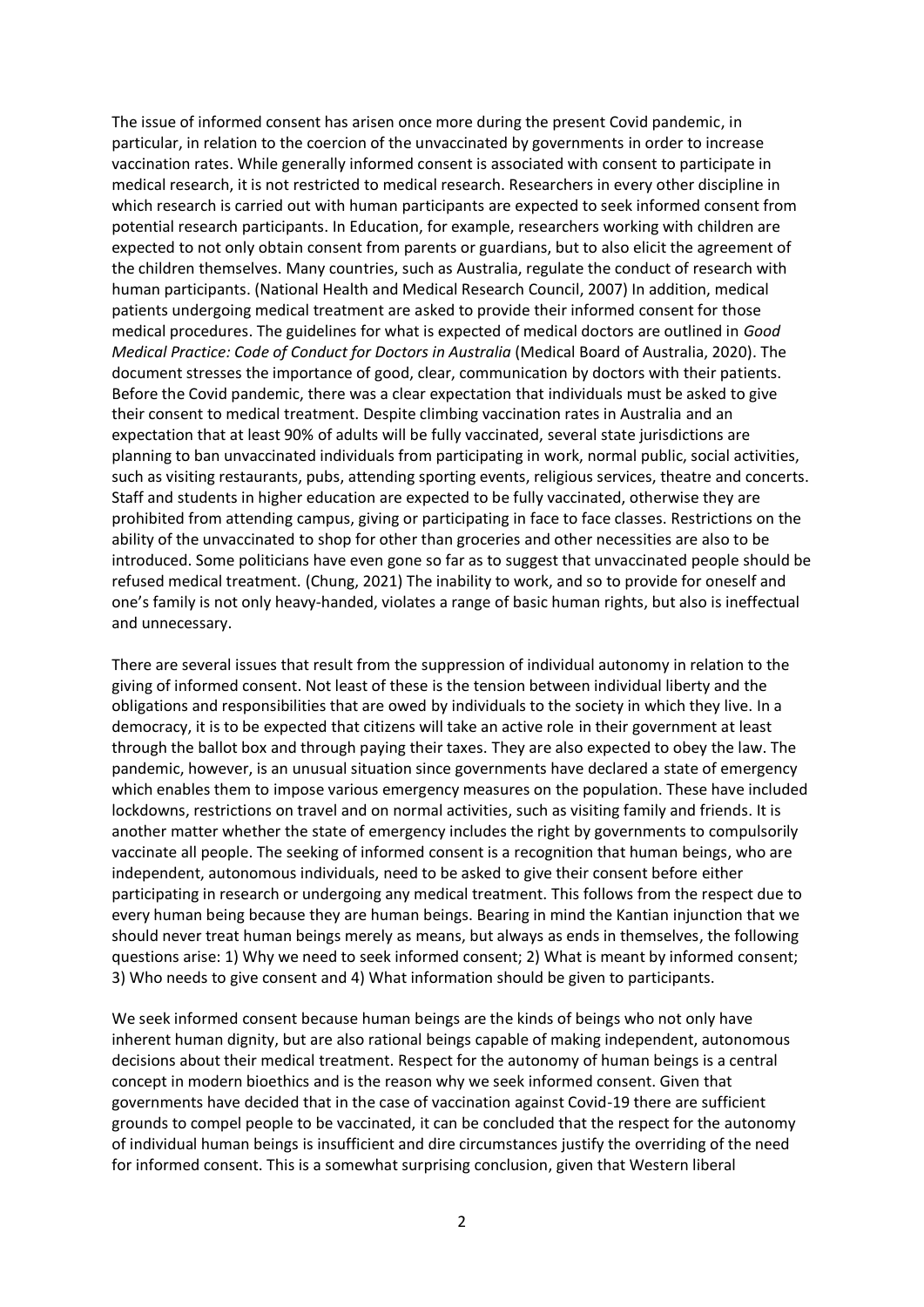democracy has been built on the idea of individual freedom and that it is the role of the state to facilitate individual human fulfilment, provided that it does not interfere with or harm the ability of others to pursue their interests.

John Stuart Mill, along with Jeremy Bentham, one of the founders of modern liberalism, says that the struggle between liberty and authority is the most conspicuous feature of history, as can be seen in the civilizations of Greece, Rome and England. (Mill, 2003, 88) In some respects, Mill echoes Hobbes, by describing how liberty is to be conceived as the limiting of the power of rulers to impose their will upon the populace. In the wake of recent legislation in Victoria giving unlimited powers to the government to declare a state of emergency and to rule without proper oversight by parliament, liberty has taken a battering.<sup>1</sup> Opposition to the legislation argues that it gives individuals, namely the Premier and Health Minister not only unlimited power to act, but to avoid independent scrutiny, with oversight of decisions made by both in the hands of a sub-committee controlled by the government. One feature of the legislation is power given to the police or other designated officers, the power to detain people indefinitely without charging them with any offence. Authority has the upper hand over liberty.

Irrespective of whether the legislation is as bad as the Victorian Bar Council and others in Victoria think, it brings into sharp relief the question of where the limits should be drawn between the limits of individual independence and social control. This means that there should be some rules which prescribe the limits of individual freedoms and constrain the tendency of the majority to social control. These rules, however, are not self-evident, nor should it simply be a matter of what people in government think or feel ought to be the rules. Mill observes that where there is an ascendant class, a large portion of the morality of the country emanates from its class interests, and its feelings of class superiority. Mill also notes the tendency of the working or lower classes to accept the values and moral sentiments of the ruling class. He notes that the likes and dislikes of a powerful portion of society often determine the rules by which society regulates itself. (2003, 88-89) Gramsci, for example, writes powerfully of the need to question the hegemonic grip that the ruling class has on the values and beliefs of the rest of society. (Gramsci, 1971) In modern societies this role is carried out by intellectual elites who hold significant power in government administration and corporations. There is no doubt that the Victorian Labor government believes that it has the support of these elites and the majority of citizens in the state and so can use its parliamentary majority (after doing a deal with three independents in the Upper House) to impose legislation which extends its control over the state. The tyranny of the majority, says Mill, is one of the worst problems in democracies. (Mill, 2003, 90-91)

Significantly, Mill asserts that the only rightful purpose for which power can be rightfully exercised over another member of the community against his will is to prevent harm to others. It cannot just be because it might be better for the person to do something or refrain from doing something. It can only be if the intended action leads directly to harming others. Mill says that over himself, over his own body and mind, the individual is sovereign. Of course, adds Mill, this is only to apply to individuals who are mature and possess their minds. (2003, 94-95) Nevertheless, Mill's point is significant in that he affirms that over their own bodies, crucially, individuals are the ones who are the decision-makers. In compelling vaccination, governments are usurping the sovereignty that human beings have over their bodies.

Yet there may be a case to be made that in the situation of the pandemic the usual sovereignty that human beings have over their bodies must waived and that individuals can be compelled to be vaccinated. Thus far, governments have not resorted to physical force, rather they have resorted to

 $<sup>1</sup>$  For a relatively favourable article, which nevertheless mentions the opposition to the legislation of the</sup> Ombudsman and the Victorian Bar Council, see Kinsella, Elise and Dunstan, Joseph (2021).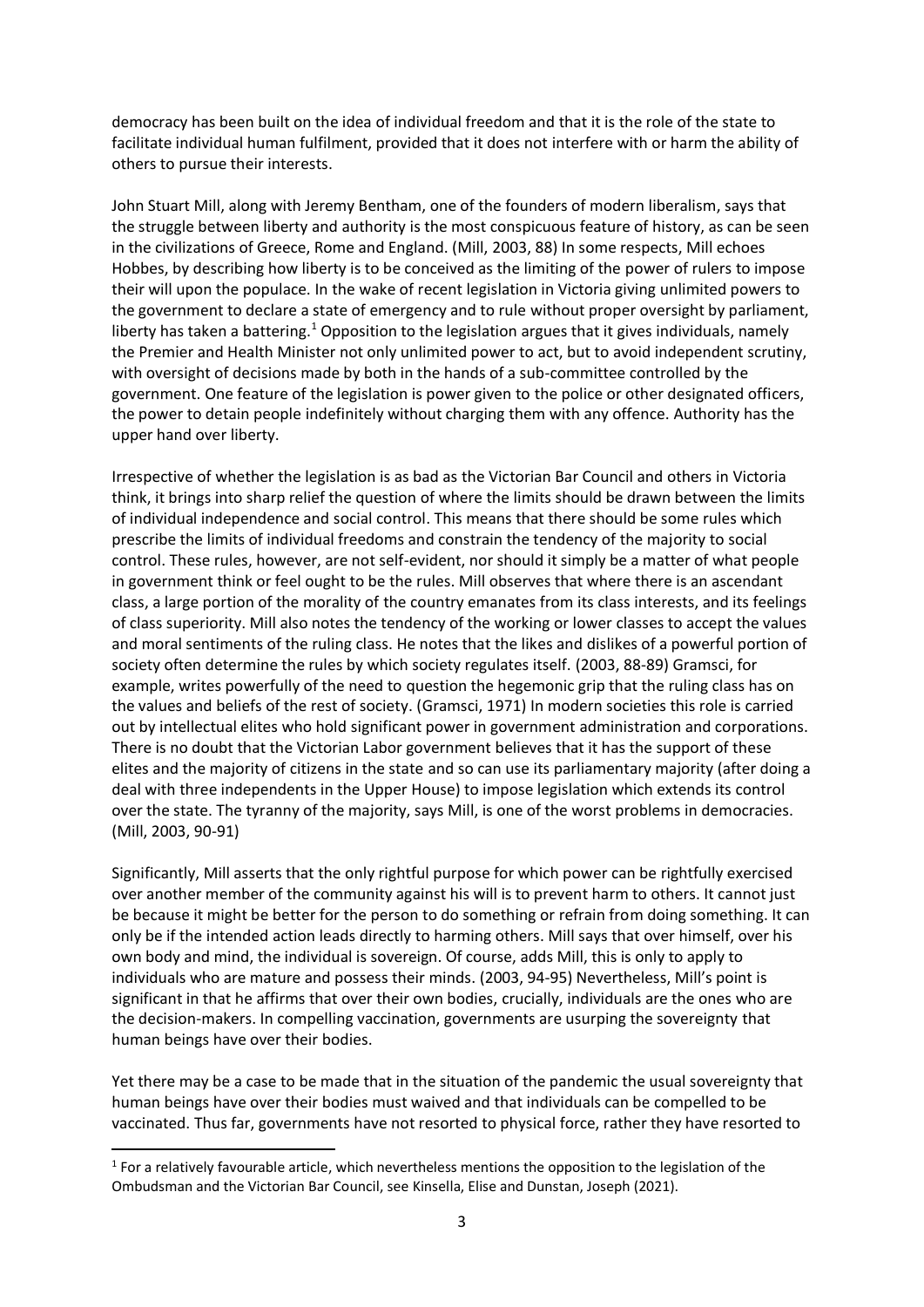excluding unvaccinated people from most normal human pursuits. There is more to be said about what is meant by mandating vaccination, compelling vaccination and coercing vaccination. It is obvious that using physical force to vaccinate people is not what is meant, as it is obvious that there are methods of compelling or coercing people to be vaccinated that do not involve physical force. There is, for instance, social pressure that a consensus about the need vaccination brings to bear on unvaccinated persons. One of the general arguments for vaccination, apart from its benefit to the individual through providing a high level of immunity to the virus, is that the more people vaccinated, the greater the chances of "herd" immunity developing. Though it is not possible to state with certainty what vaccination and recovery from infection percentages are required for the development of "herd" immunity in relation to Covid-19, there is some agreement that this is possible once the number of people vaccinated rises above 70%. Clearly, the more people vaccinated, the greater the possibility of the development of "herd" immunity. Since Covid-19 is particularly virulent, the higher the number of individuals vaccinated, the more confident jurisdictions can be of controlling outbreaks of the virus. Hence, vaccination provides a benefit not only for the individual, but to the whole community. Hence, since "herd" immunity requires at least 70% vaccination, if not more, there are good reasons to encourage vaccination. The question, however, is whether the reasons are good enough to compel individuals to be vaccinated, as opposed to persuading them that vaccination is in their own best interests.

In order to respond to this question, we need to establish conditions under which it would be possible to justify the waiving of the requirement of asking for informed consent. At least some of these conditions are: (1) the individual is not competent to give informed consent; (2) it is not possible to gain informed consent; (3) there is a risk of harm to the individual if he or she refuses to give informed consent; (4) the individual is unable to understand the reasons given; (5) there is a grave risk to the community that compels action. It is not necessary that all these conditions have to be fulfilled, it is sufficient that one of them is fulfilled.

It is evident that if individuals are not competent to give informed consent that the requirement would need to be waived. Children, for example, may be too young to be able to give informed consent since they are unable to make decisions about vaccination. In such a case, parents will be required to make the decision for them. Others who may not be able to give informed consent will be those suffering from dementia or other mental illnesses which render them unable to agree to vaccination. The second condition would apply in a situation where researchers were seeking anonymised responses or where there is a retrospective study in which all the participants were dead, were not contactable or the data being used has been de-identified. It would not apply in the case of vaccination against Covid-19. The third condition, namely that there is risk of harm to the individual, could apply in situations, for instance, where someone suffers from anorexia, and might need to be force fed in order to save his or her life. He or she needs to eat, but refuses to give his or her consent to be fed. Other cases could involve individuals refusing to take medications or have blood transfusions which would save their lives. Such cases are not always to be resolved by overriding informed consent, but provide examples of cases where the risk of harm to the individual is such that their refusal of treatment could be overidden. The fourth condition is arguably quite common, since understanding complex medical treatment is generally beyond the competence of most individuals. The fifth and final condition refers to a grave risk to the community should individuals refuse to be vaccinated that Covid-19 will spread unchecked, resulting in many deaths and serious illness.

Although the first two conditions are important, it is the last three conditions which are of interest, since they directly address the question of compulsion. Of central concern is whether the risk of harm to the individual is so great that there is a prima facie case, like that of the anorexia, that forcefeeding is justified. There is no question that the Covid-19 virus, particularly the Delta variant, is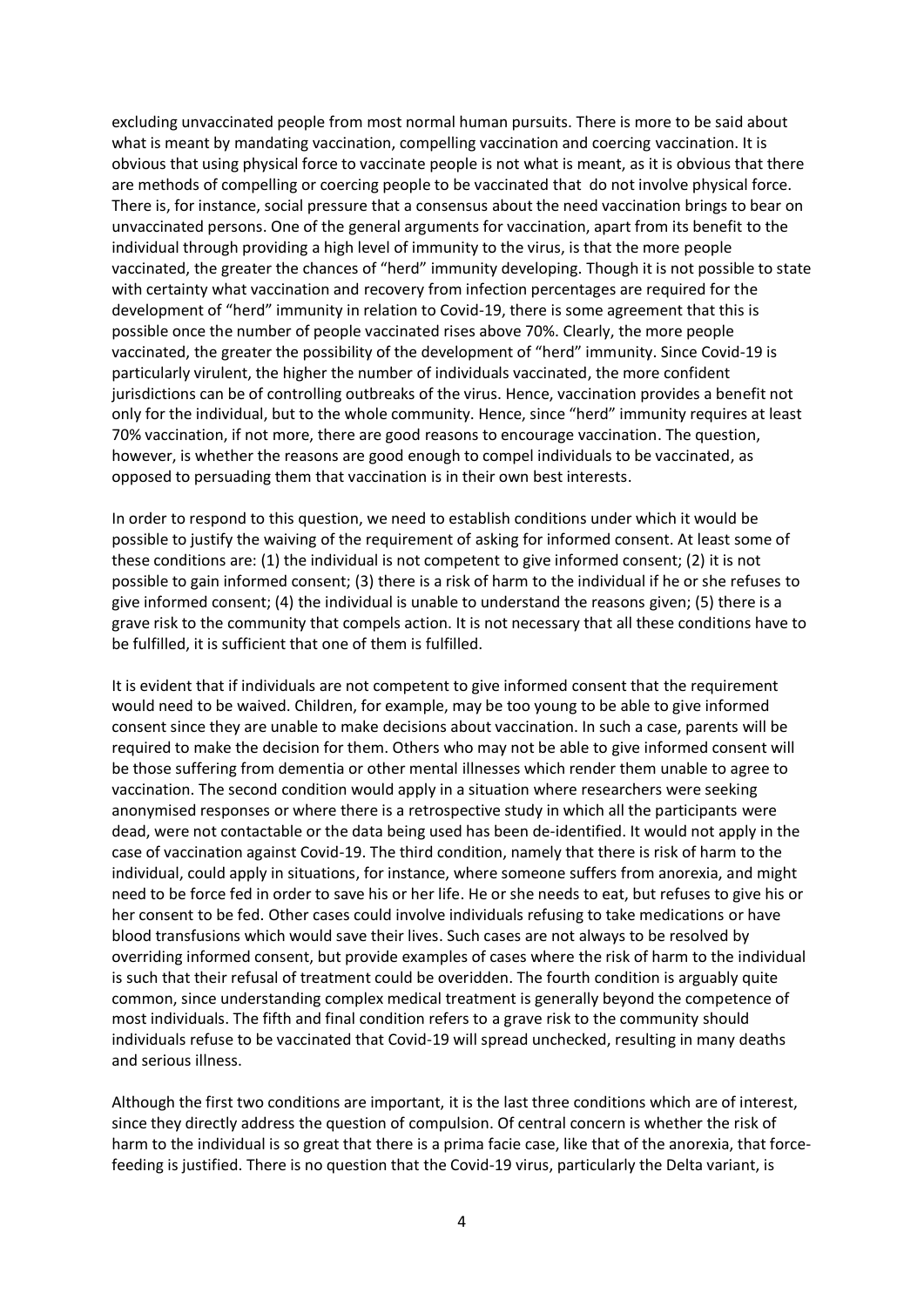highly contagious and that unvaccinated people are at greater risk of infection as well as more serious illness from the disease or death. (Ahmed, D.A. et. al., 2021; Katella, 2021; Telenti, et. al., 2021) The risk of harm is therefore heightened and it is, all things being considered, in the interests of individuals to be vaccinated. It is not, however, a situation in which failure to be vaccinated will inevitably lead to infection or to serious illness. It is therefore not an instance where someone's refusal to be vaccinated will lead to his or her death, unlike the refusal to eat in the case of anorexia will lead to the person's death. Moreover, given that there are serious side effects that might occur as a result of receiving a particular vaccine, there are grounds, however, slight, which might convince someone to refuse vaccination. (Remmel, 2021) For example, some individuals may fear that vaccination might affect their fertility. (Diaz, et. al., 2021) During the roll-out of the Astra-Zeneca vaccine, much was made of the rare cases where people died from blood-clots after receiving the vaccine. (ABC News, 2021) The threats from side effects are real but need to be seen in context. For example, the risk of serious side effects from the AstraZeneca vaccine are estimated to be 0.01% for a 25 year old, while the risk of dying in car accident is 0.038%. (Cuffe, 2021) Risk, as the *National Statement on Ethical Conduct in Human Research* states, is not just an assessment of the likelihood that a harm will occur, but also the severity of the harm, including its consequences. It adds that in any assessment of risk, the perception of those involved of the risk should also be taken into account. (*National Statement*, 2007, updated 2018, 12) There are, therefore, grounds for taking seriously someone's reluctance to take a vaccine: (1) that it is not relevantly a case where refusal to be vaccinated will lead to the individual's death, and (2) that some side-effects, though rare, could be severe.

Few individuals have the capacity to understand complex medical research. This could mean that in practice, no one can give informed consent, so the government is justified in making vaccination mandatory on the grounds that they know best, since they have access to expert advice on the best way to handle the pandemic. This relies on citizens trusting their government. Not everyone is likely to do so and a reasonable response is to be cautious about vaccination or decline it. Since medical research is complex, the ordinary citizen must rely on a simplified version that is offered by the media or government information sheets. In relation to Covid-19 vaccination, there has been competing narratives. On the one hand, the media has reported rare side effects whenever they have occurred, which has had the effect of focussing the minds of the public on these so that the impression has been gained that the vaccines are dangerous. On the other hand, there continue to be government assurances that there was no need to worry. Statements such as, "trust the science", are mere slogans, and do nothing to reassure those with doubts about vaccination. Few analyses are provided of the variables in play in assessing the efficacy, potential side effects of the vaccines and the probability of any individual succumbing to a side effect. Recourse to medical research studies about the vaccines is generally not very helpful since they require a high level understanding of statistics, as well as sufficient medical understanding to interpret the results of the research. Most people will rely on what is reported in the media. As a result, the ability to give genuine informed consent is constrained. For some individuals, reluctance to be vaccinated could be due to a realisation that they are unable to assess in a reasonable way the contradictory information that they have received. It is not unreasonable to hesitate. Since it is not unreasonable to hesitate, the government is not justified in overriding the grounds that people might have to refusing to be vaccinated.

The final reason proposed for waiving the need for consent and compelling citizens to be vaccinated is the grave danger to the population if the pandemic is allowed to spread unchecked through the community. The Covid-19 virus, especially its Delta variant, has been shown to be both contagious and virulent, and the experience of many countries has been that unless it is controlled, both case numbers, hospitalisations and deaths have the potential to escalate rapidly. (Mikszewski, et al., 2021) Since there are efficacious vaccines available, the rapid vaccination of the population is a key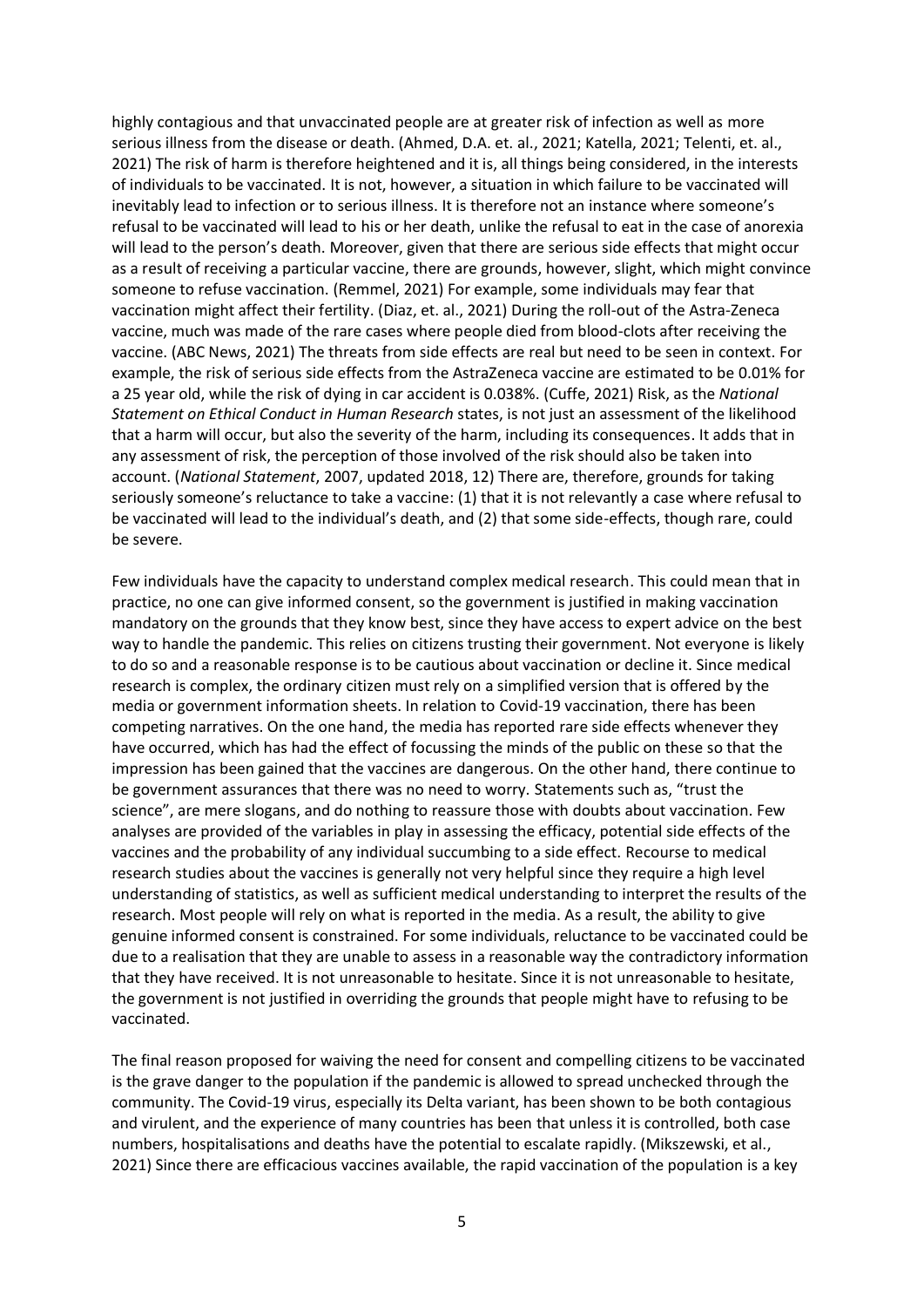weapon against Covid-19. In many parts of the world slow vaccination rates have meant that the virus has been able to infect many more people and has caused more deaths than it otherwise might have. The devastating effects lockdowns and restrictions have had on people's movement and ability to work are a common experience. The longer that the pandemic continues, the worse the effects on human populations everywhere not only through the illness that it causes, but also the economic and social harms it brings about. Lockdowns are of dubious efficacy, and certainly have led to an increase in mental health problems. (Ahmed, et al., 2021) It is safe to conclude that there is a grave risk if the population remains unvaccinated.

Since there is a grave risk, governments would seem to have a strong case for mandating vaccination. On the contrary, since there are strong rational and reasonable reasons for vaccination, compelling people to be vaccinated is unnecessary unless it is assumed that people are unable to make rational decisions based on good evidence. Waiving of consent is only normally done where individuals are incapable of making decisions for themselves, and as we have already indicated, this is restricted to young children (who are nevertheless asked to give their assent) and those who living with a mental disability that prevents them from being able to give consent. In such cases, the state might reasonably act *in loco parentis*. Obduracy or opposition to vaccination does not mean that people are not capable of making rational decisions based on evidence. The same may be said of those who are vaccination hesitant. In NSW and Victoria, the most populous states, the number of those who are double vaccinated has reached 90%, so the vast majority of the population have accepted vaccination as the means of controlling the virus and enabling a return to some form of normality to their lives. There is no need for compulsion.

Since 90% of the population, at least in the two most populous states, has been fully vaccinated and both those states have lifted most restrictions it is evident that the unvaccinated do not pose a major threat. Indeed, as more people are vaccinated, the grave risk declines, if vaccines are efficacious. With a vaccination rate of 90%, the threat from the virus is significantly diminished. The same is not the case in other countries in the northern hemisphere that are now entering their winter season and people congregate together indoors with high densities. Austria, with a relatively low fully vaccination rate of 65% and Germany with 68% fully vaccinated are seeing a surge in cases mostly among the unvaccinated. There are good reasons for introducing some restrictions on unvaccinated people for their own protection, but this does not include mandating vaccination. (Greene, 2021)

The mandating of vaccination would need to be justified on serious and persuasive reasons that override the rights of human beings to make independent choices about their health. These reasons are not the same as those which justify vaccination itself and are unjustified in a democratic state. In seeking informed consent to a medical treatment patients need to be given appropriate information that outlines the benefits as well as the harms that might arise from treatment. The government has provided such information and individuals are able to seek further advice from their medical practitioner. In most cases, this has been sufficient for the vast majority of people. That it has not persuaded the remaining minority does not constitute grounds for excluding them from society. By mandating that the unvaccinated cannot work or engage in normal social activities, the government – with some corporations and other institutions, such as higher education institutions, agreeing – a dangerous precedent is being set that threatens democracy.

There are limits to the authority of the state over the individual. Libertarians such as Robert Nozick argued for a minimalist form of government in which it was responsible for a limited range of services, such as defence of the nation and private property. Citizens were responsible for looking after themselves. (Nozick, 1974) Modern democracies are far from minimalist states and take responsibility, rightly, for the health and welfare of their citizens. The question, however, is how far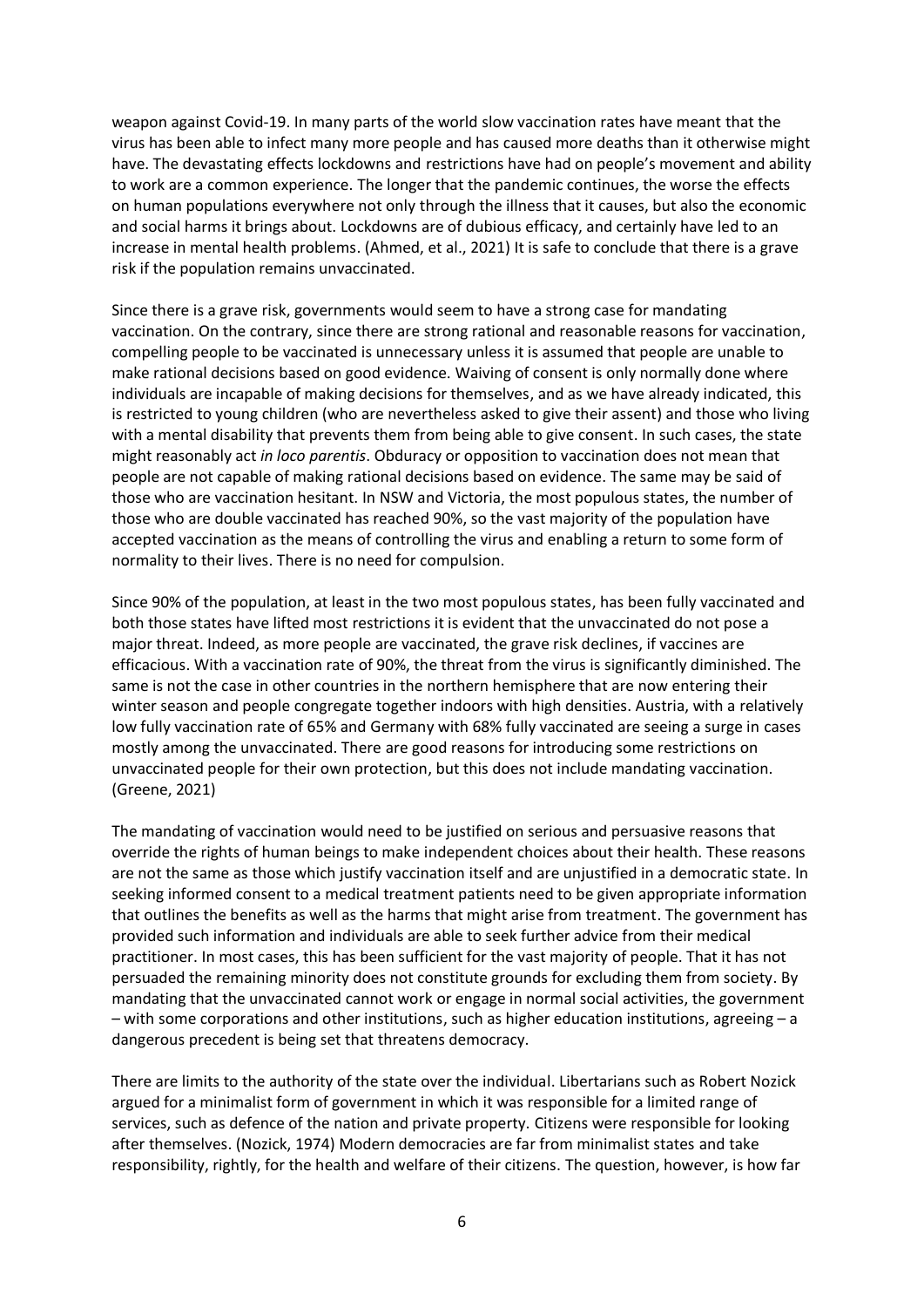modern states should go in ordering the lives of citizens for their own good. Compelling individuals to be vaccinated starts society on the path to totalitarianism since it accepts that the state has an overriding right to determine what is best for individuals and to shape their lives accordingly. Liberal democracies were founded on the idea that human beings should be left as far as possible to determine their own good, rather than have it decided by the state. There is a balance to be found between a laissez faire society of the Nozickian kind and an authoritarian socialist welfare state. Turning the unvaccinated minority into an oppressed group is an abhorrent abuse of power that is divisive and denies them their basic human right to work and to be equal members of society. The complicity of society in oppressing the unvaccinated through insisting on "vaccine passports" to enter shops, restaurants, and schools is deplorable and must be resisted since it creates an underclass of human beings. Because they are unvaccinated does not mean that they have lost their human rights. It should also be noted that being unvaccinated does not mean that someone will have the virus, it only increases their risk of contracting the virus and a higher likelihood of serious illness. The unvaccinated appear to be another oppressed minority in the making, which, it is to be hoped, the champions of identity politics will defend.

Mill argued that society was not founded on a contract, but nevertheless proposed that anyone receiving the protection of society owed a return to society for that benefit. (Mill, 2003) This means that each person has to observe a certain standard of behaviour towards others. Society is within its rights to enforce these standards of behaviour, but not at the expense of constraining liberty, unless absolutely necessary. As a result, where someone's conduct threatens the good of the community then he or she becomes subject to punishment for violating the rights of others. It is not just a matter of punishment, however, human beings need to be trained to support each other. Like Bentham, Mill did not think that cooperation could be coerced, but could be attained through education. Every individual has a right to practise what he or she wants but cannot presume to impose on others what is only of interest to him or her. In most instances it is the individual who will know what is best for himself or herself and if society is to interfere it will be according to certain general rules. Mill, however, thought that these might well be misapplied, and it would be better that individuals suffer the consequences of their actions. For instance, if a person is grossly deficient in good qualities, then he is likely to be avoided by others and be regarded with contempt. Most people will want to avoid condemnation, so will alter their behaviour. Mill's general point here was that rather than suppress people's liberty by forcing them to act in particular ways we can exercise our liberty by avoiding people who we find disagreeable.

Mill points to the importance of cooperation and collaboration in enabling society to operate harmoniously for the benefit of all. During the pandemic, people have been forced into lockdowns, wearing of masks, restricted in their ability to work and to socialise. Most to varying degrees have accepted their necessity. Similarly, when vaccinations became available, the vast majority have been inoculated. A minority, for various reasons, have not. It should not be assumed that these reasons are not good reasons, since there are medical grounds why some people are not able to be vaccinated. Others may have spurious reasons. Despite that, there is more to be lost in terms of freedom and democracy in coercing people against their will. As Mill says, we can just avoid them. Coercion is the refuge of the tyrant and harms the respect we owe all human beings.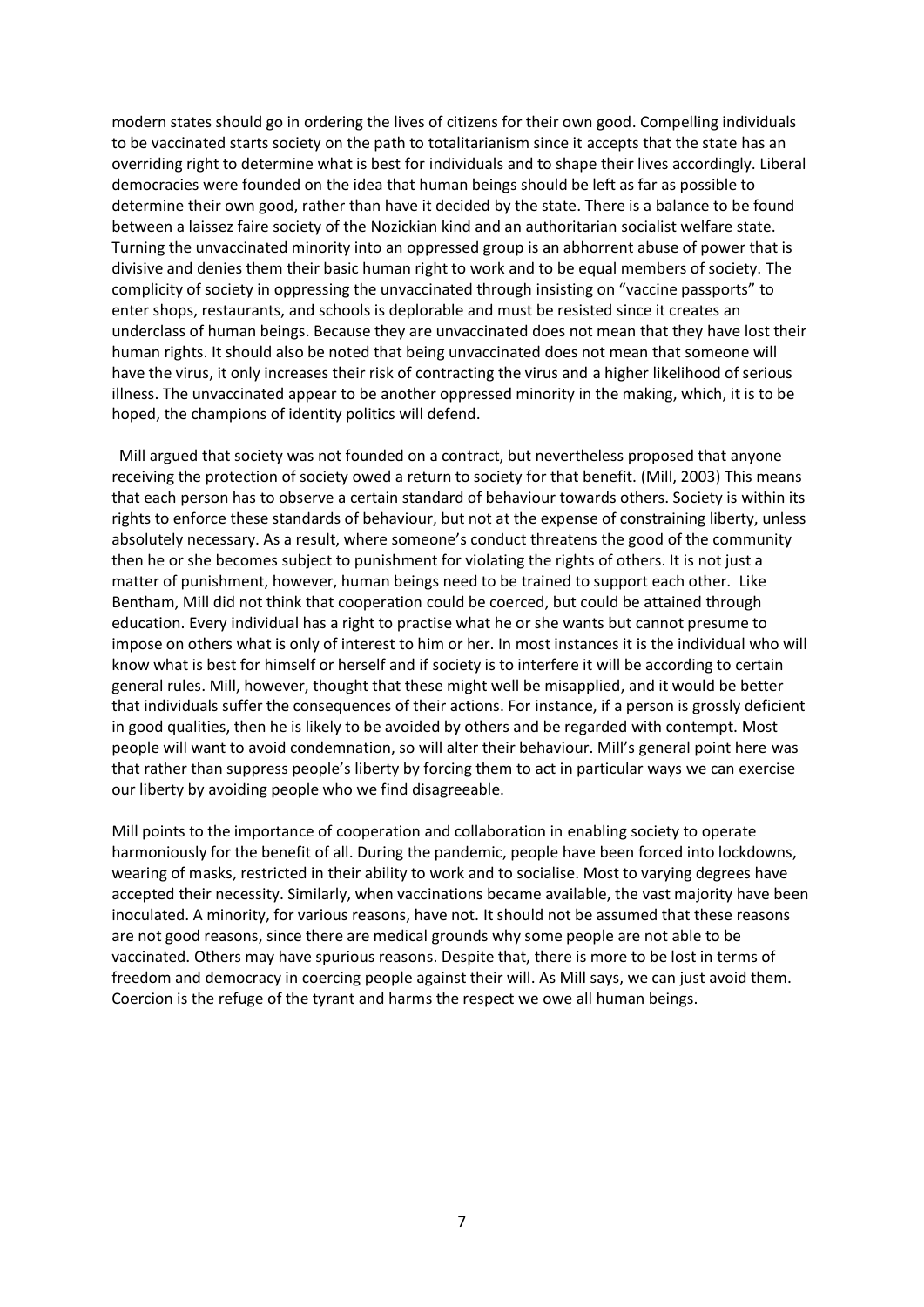# **Bibliography**

ABC News. (2021). TGA Links Two Deaths to Rare COVID-19 Side Effect, as Nearly Nearly 10 million AstraZeneca Jabs Administered. 2<sup>nd</sup> September. At URL: [https://www.abc.net.au/news/2021-09-](https://www.abc.net.au/news/2021-09-02/cph-tga-links-two-more-blood-clotting-deaths-to-covid19-vaccine/100429920) [02/cph-tga-links-two-more-blood-clotting-deaths-to-covid19-vaccine/100429920](https://www.abc.net.au/news/2021-09-02/cph-tga-links-two-more-blood-clotting-deaths-to-covid19-vaccine/100429920) Accessed: 18<sup>th</sup> November, 2021.

Ahmed, D.A., Ansari, A.R., Imran, M., Dingle, K., Bonsall, M.B. (2021). Mechanistic modelling of COVID-19 and the Impact of Lockdowns on a Short-time Scale. *PLoS ONE*, 16, 10, e0258084. At URL: <https://doi.org/10.1371/journal.pone.0258084> . Accessed: 18<sup>th</sup> November, 2021.

Brandt, A.M. (1978). Racism and Research: The Case of the Tuskagee Syphilis Study. *Hastings Centre Report*, 8, 6, 21-29.

Chung, Frank. (2021). 'You Pay for Your Willful Stupidity': Bob Carr Calls for Unvaccinated to be Denied Free healthcare. News.com.au. 10th November. At URL:

[https://www.news.com.au/lifestyle/health/health-problems/you-pay-for-your-wilful-stupidity-bob](https://www.news.com.au/lifestyle/health/health-problems/you-pay-for-your-wilful-stupidity-bob-carr-calls-for-unvaccinated-to-be-denied-free-healthcare/news-story/4d8cdb8319d20dda21fbc1acf0d7a5e3)[carr-calls-for-unvaccinated-to-be-denied-free-healthcare/news-](https://www.news.com.au/lifestyle/health/health-problems/you-pay-for-your-wilful-stupidity-bob-carr-calls-for-unvaccinated-to-be-denied-free-healthcare/news-story/4d8cdb8319d20dda21fbc1acf0d7a5e3)

[story/4d8cdb8319d20dda21fbc1acf0d7a5e3](https://www.news.com.au/lifestyle/health/health-problems/you-pay-for-your-wilful-stupidity-bob-carr-calls-for-unvaccinated-to-be-denied-free-healthcare/news-story/4d8cdb8319d20dda21fbc1acf0d7a5e3) Accessed: 16<sup>th</sup> November, 2021.

Cuffe, Robert. (2021). AstraZeneca: How Do You Weigh Up the Risks and Benefits? *BBC News*. 7th April. At URL:<https://www.bbc.com/news/explainers-56665396> . Accessed: 19<sup>th</sup> November, 2021. Diaz, Parris, Reddy, Pritika, Ramasahayam, Reshna, Kuchakulla, Manish, Ramasamy, Ranjith. (2021). COVID‐19 Vaccine Hesitancy Linked to Increased Internet Search Queries for Side Effects on Fertility Potential in the Initial Rollout Phase Following Emergency Use Authorization. *Andrologia*, 53, 9, p.e14156. At URL:<https://doi-org.ezproxy2.acu.edu.au/10.1111/and.14156> . Accessed: 18th November 2021.

Edgar, H. (1992). Twenty Years After. The Legacy of the Tuskagee Syphilis Study. Outside the Community. *Hastings Centre Report*, 22, 6, 32-35.

Gramsci, A. (1971). *Selections from the Prison Notebooks of Antonio Gramsci*. Ed. and Tr. Quinton Hoare and Geoffrey Nowell-Smith. New York: International Publishers.

Greene, Alan. (2021). Austria's Lockdown for the Unvaccinated: What Does Huamn Rights Law Say? *The Conversation*. 18th November. At URL: [https://theconversation.com/austrias-lockdown-for-the](https://theconversation.com/austrias-lockdown-for-the-unvaccinated-what-does-human-rights-law-say-171911)[unvaccinated-what-does-human-rights-law-say-171911](https://theconversation.com/austrias-lockdown-for-the-unvaccinated-what-does-human-rights-law-say-171911) Accessed: 18<sup>th</sup> November 2021.

Katella, Kathy. (2021). 5 Things to Know about the Delta Variant. *Yale Medicine*. 3<sup>rd</sup> November. At URL:<https://www.yalemedicine.org/news/5-things-to-know-delta-variant-covid> . Accessed: 18th November.

Kinsella, Elise and Dunstan, Joseph. (2021). Debate around Victoria's Covid-19 Pandemic Bill Has Turned Nasty. Here's What You Need To Know. *ABC News.* 17th November. At URL:

[https://www.abc.net.au/news/2021-11-17/victoria-covid-pandemic-bill-daniel-andrews](https://www.abc.net.au/news/2021-11-17/victoria-covid-pandemic-bill-daniel-andrews-parliament/100623972)[parliament/100623972](https://www.abc.net.au/news/2021-11-17/victoria-covid-pandemic-bill-daniel-andrews-parliament/100623972) Accessed: 17<sup>th</sup> November, 2021.

LaFleur, William R. (2007). Introduction. In William R. LaFleur, Gernot Böhme and Susumu Shimazono. (Eds.). *Dark Medicine: Rationalizing Unethical Medical Research.* Bloomington: Indiana University Press, 1-12.

Medical Board AHPRA. (2020). *Good Medical Practice: A Code of Conduct for Doctors in Australia.* At URL:<https://www.medicalboard.gov.au/Codes-Guidelines-Policies.aspx> Accessed:16th November, 2021.

Mikszewski, Alex, Stabile, Luca, Buonanno, Giorgio, Morawska, Lidia. (2021). The Airborne Contagiousness of Respiratory Viruses: A Comparative Analysis and Implications for Mitigation. *Geoscience Frontiers*, online. At URL:<https://doi.org/10.1016/j.gsf.2021.101285> Accessed: 18th November 2021.

Mill, John Stuart. (2003). *Utilitarianism and On Liberty, Including Mill's Essay on Jeremy Bentham and*  Selections from the Writings of Jeremy Bentham and John Austin. 2<sup>nd</sup> Ed. Ed. And Intro. Mary Warnock. Oxford: Blackwell Publishing.